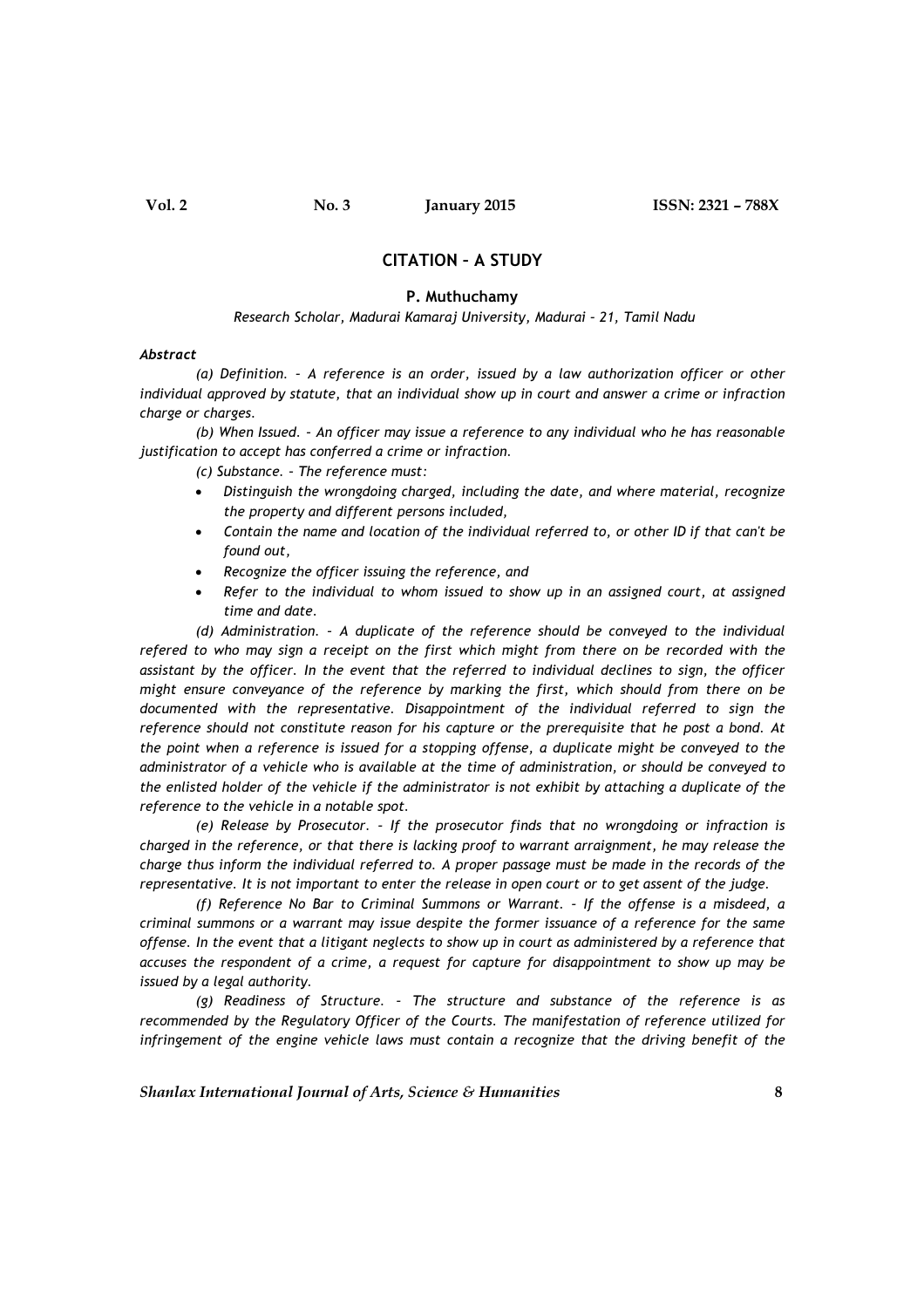individual referred to may be disavowed for disappointment to show up as referred to, and must be arranged as given in G.s. 7a-148(b). (1973, c. 1286, s. 1; 1975, c. 166, ss. 3, 27; 1983, c. 327, s. 4; 1985, c. 385; c. 764, s. 4; 1989, c. 243, s. 1;

Key words: citation, reference, digital-citation, co-citation, bibliography, latex, digital-library, citation – preferences & its analysis, vehicle-citation, Reference-Investigation, implicit-references.

#### Introduction

If I have seen farther, it is by standing on the shoulders of giants.

# -Isaac Newton'

An Essential Part of research papers, particularly in the sciences, is the list of references pointing to prior publications. As Ziman observes, "a scientific paper does not stand alone; it is embedded in the 'literature of the subject.' A reference is the acknowledgment that one document gives to another; a citation is the acknowledgment that one document receives from another.

In general, a citation implies a relationship between a part or the whole of the cited document and a part or the whole of the citing document. Citation analysis is that area of bibliometrics which deals with the study of these relationships.

There are many published studies exploring citation analysis and its applications. Some reviews of this literature have already appeared, and Hjerppe has compiled a bibliography of more than 2000 entries including many studies in citation analysis. Eugene Garfield's writings are a rich source of information on this subject, particularly his book on citation indexing' and many of his "Current Comments" columns reprinted from Current Contents. The present paper does not attempt to review this extensive literature in detail. Instead, it focuses on the development of citation analysis as a research method, uses and abuses of this method, and prospects for the future.

As noted above, a citation represents a relationship between the cited and citing documents. The nature of this relationship is somewhat difficult to characterize, however, due to the many reasons authors cite, such as the fifteen enumerated by Garfield:

- 1. Paying homage to pioneers
- 2. Giving credit for related work (homage to peers)
- 3. Identifying methodology, equipment, etc.
- 4. Providing background reading
- 5. Correcting one's own work
- 6. Correcting the work of others
- 7. Criticizing previous work
- 8. Substantiating claims
- 9. Alerting to forthcoming work
- 10. Providing leads to poorly disseminated, poorly indexed, or uncited

Shanlax International Journal of Arts, Science & Humanities  $\qquad \qquad \qquad \qquad \qquad \qquad$ 9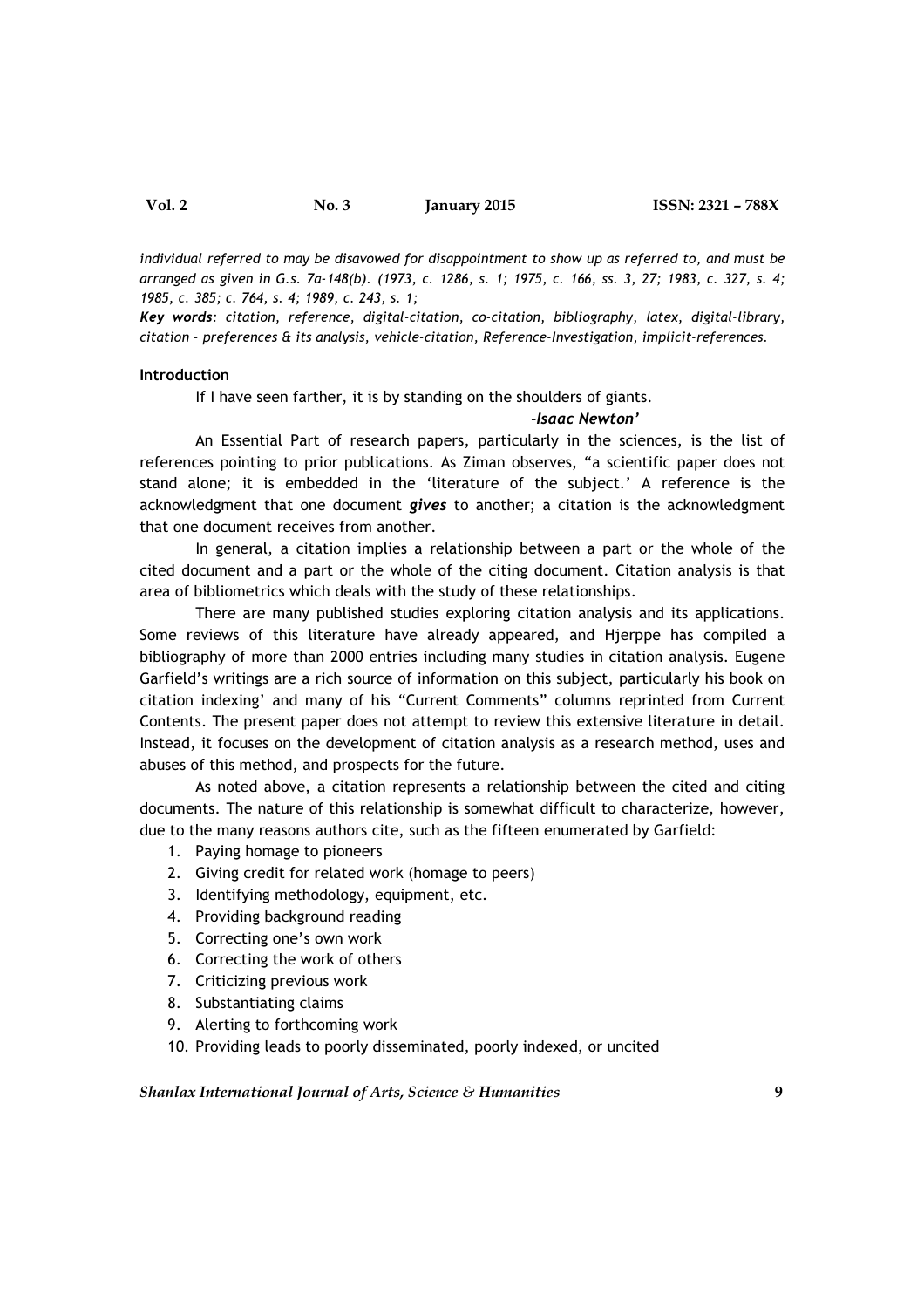#### Work

- 1. Authenticating data and classes of fact-physical constants, etc.
- 2. Identifying original publications in which an idea or concept was discussed
- 3. Identifying original publications or other work describing an eponymic concept or term.
- 4. Disclaiming work or ideas of others (negative claims)
- 5. Disputing priority claims of others (negative harangue).

Bavelas suggests that "the two extremes of this array of reasons might be true scholarly impact at the one end (e.g., significant use of the cited author's theory, paradigm, or method) and less-than-noble purposes at the other (e.g., citing the journal editor's work or plugging a friend's publications). Furthermore, it is possible that norms for citing vary from discipline to discipline.

Just as there are a number of reasons why citations exist, there may be a number of reasons why a citing author has not provided a link to certain other documents. Although the most obvious reason is that a prior document is not relevant to the present work, it may also be due to the fact that the author was not aware of the document, or could not obtain it, or could not read the language in which it was published. As Kochen observes: "it is not surprising that there is a great deal of arbitrariness in the way authors select references €or their bibliography- pies. Undoubtedly, many documents which should have been cited are missed; and many documents which the author does cite are only slightly relevant".

Despite the vulnerabilities connected with the way of the reference relationship, references are appealing subjects of study in light of the fact that they are both unpretentious and promptly accessible. Not at all like information got by meeting and survey, references are inconspicuous measures that don't require the participation of a respondent and that don't themselves debase the reaction (i.e., they are nonreactive).12 References are signposts abandoned after data has been used and accordingly give information by which one may fabricate pictures of client conduct while never going up against the client himself. Any set of archives containing reference records can give the crude material to reference investigation, and reference tallies focused around a given set of reports are exact and target.

## Advancement of Reference Investigation

The advancement of reference investigation has been stamped by the creation of new procedures and measures, the abuse of new apparatuses, and the investigation of diverse units of examination. These patterns have prompted a quick development in both the number and sorts of studies utilizing reference examination.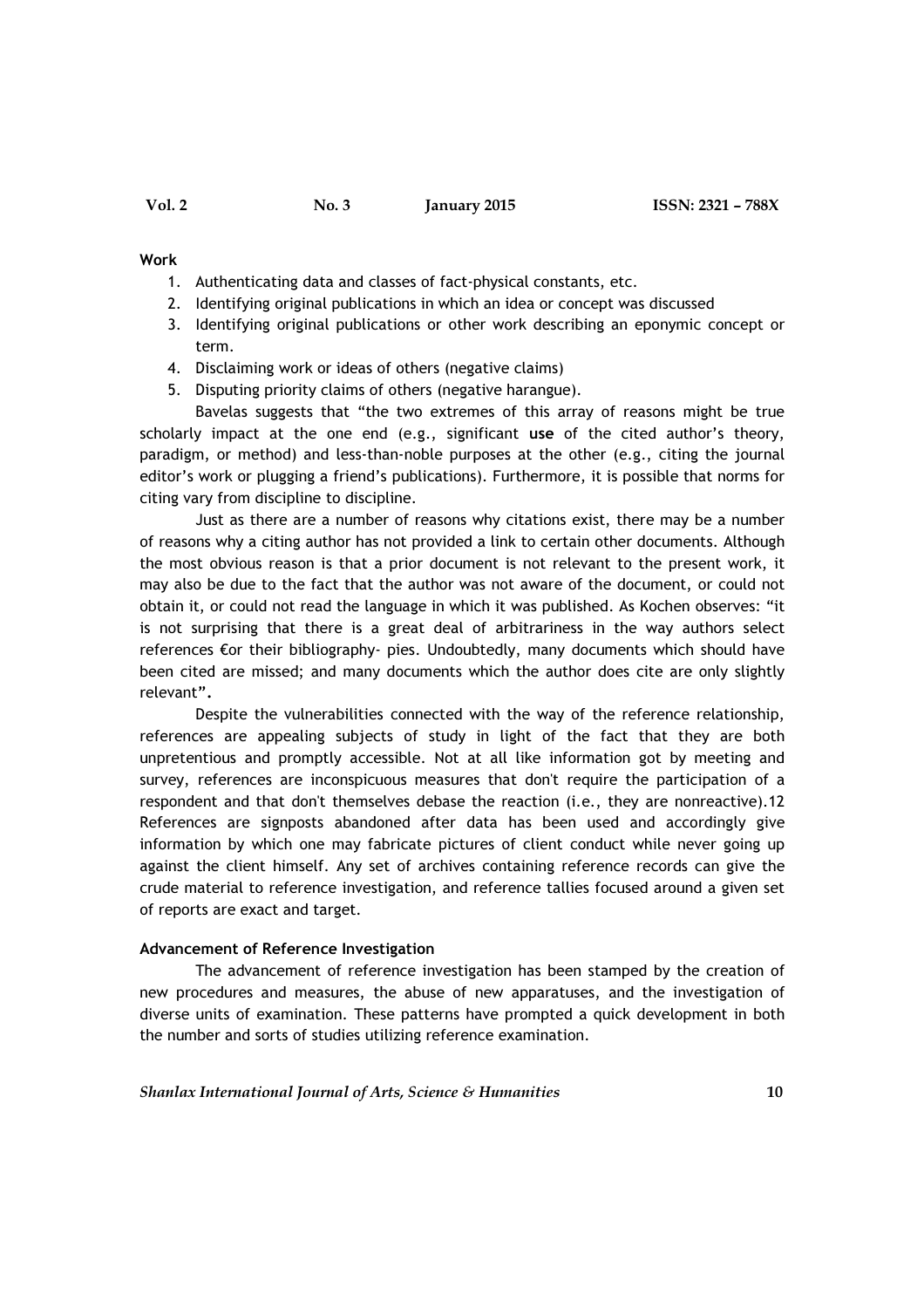The least demanding procedure to utilize is a reference check, deciding what number of references has been gotten by a given report or set of documents over a time of time from a specific set of referring to reports. At the point when this include is connected to articles appearing a specific diary, it can be refined by computing the effect consider, the normal number of references got by articles distributed in a diary amid a tagged time period. This measure permits one to think about the "effect" of diaries which distribute distinctive quantities of articles. Pinski and Narin have created further refinements of reference tallies which consider the length of papers, the distinction of the referring to diary, and the distinctive referencing attributes of diverse portions of the literature.

Two methods have been concocted to distinguish archives prone to be nearly related: bibliographic coupling'' and co-citation analysis. Two reports are bibliographically coupled if their reference records impart one or business as usual referred to archives. Two reports are co cited when they are mutually referred to in one or all the more thusly published records. In this manner in co-citation prior records get to be interfaced in light of the fact that they are later referred to together; in bibliographic coupling later archives get to be connected on the grounds that they refer to the same prior reports. The distinction is that bibliographic coupling is an affiliation natural for the records (static), while co-citation is a linkage outward to the archives, and one that is substantial just so long as they keep on being co cited (dynamic). The hypothesis and down to earth applications of bibliog. realistic coupling and co-citation investigation have been assessed by Weinberg and Fkllardo, re~pective1y.l~ Reference checks and bibliographic coupling were the trademark reference examination strategies in the 1960s, however in the 1970s co-citation investigation turned into the center of much research action. Co-citation examination is exceptionally compelling as an issue for mapping experimental specialties.

Utilization of new systems in reference investigation has been made conceivable by the accessibility of new apparatuses. Early reference examines regularly were focused around arrangements of references found in articles showing up in a little number of diaries. References must be interpreted and controlled by hand. Due to the repetitiveness of this procedure, most studies were essentially truly restricted in extension. The accessibility of the machine has altogether enhanced this circumstance in two courses: through the production of printed files which contain reference information from a great many document, and through the examination of reference information accessible in machine-decipherable structure. Results of the Establishment for Investigative Information (1%) now give an abundance of information to reference investigation. Subject scope has been extended from the starting Science Reference List (SCI) to incorporate the Social Sciences Reference Record (SSCI) and Expressions of the human experience and Humanities Reference File (Akhci) also. Furthermore with every pas- sing year the time scope gets to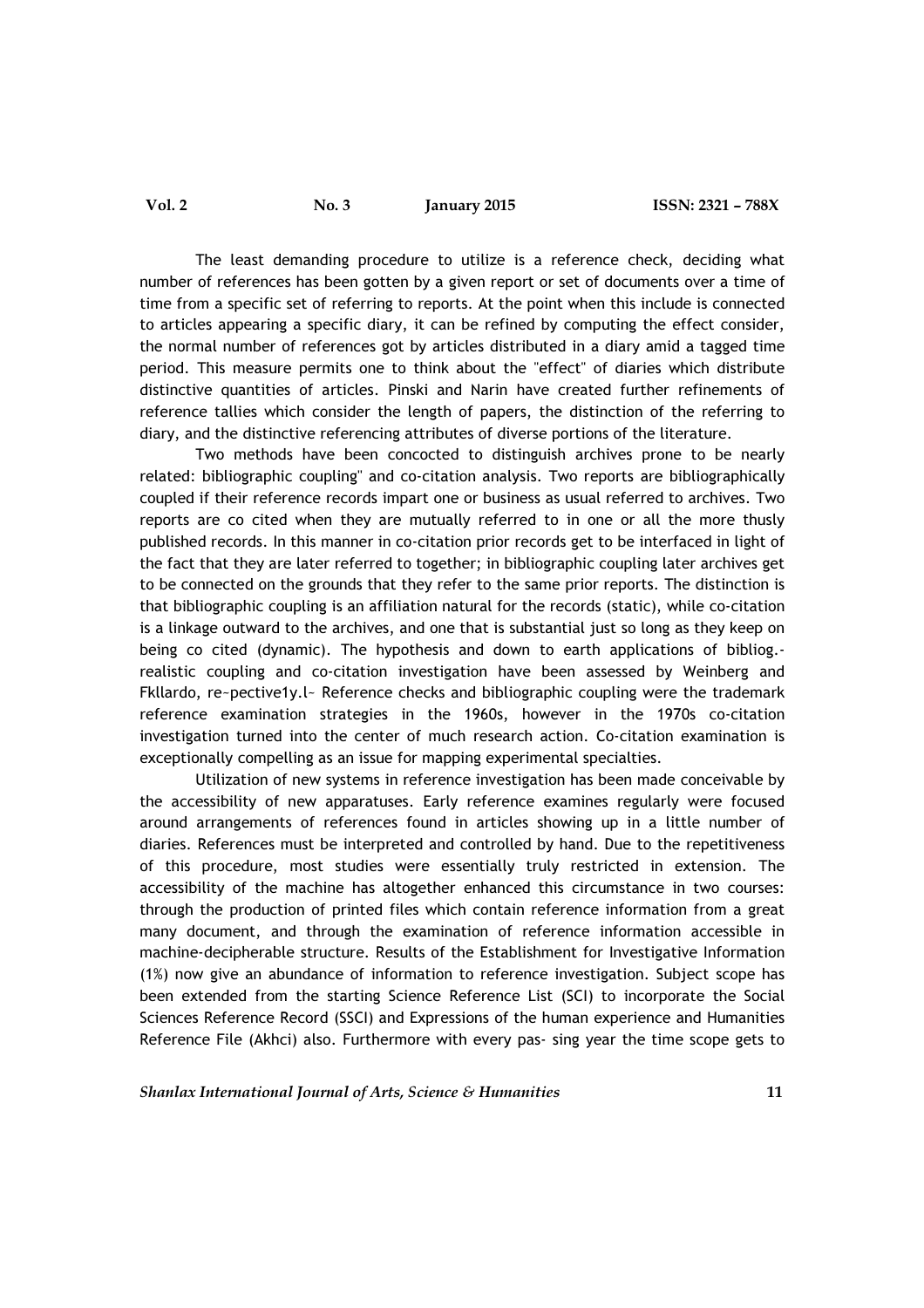be more broad SCI dates from 1961, SSCI from 1966, and Akhci from 1976. In 1973, Is1 presented the Diary Reference Reports (JCR), a friendly volume to the citation list which incorporates rankings of diaries by references and by effect component, and additionally two positioned records for every diary secured: those diaries which refer to a given diary most vigorously, and those diaries which a given diary most often cites.2o At present, JCR volumes are accessible for both SCI and SSCI.

Despite the fact that dialog so far has proposed numbering references just for individual articles or diaries, actually different levels of total are conceivable. The units of examination can be individual articles or books, diaries, writers, modern organizations?1 scholarly divisions, colleges, urban communities, states, countries, and even telescopes.22 If one expect that references are pointers of significance, then one can utilize such examinations to focus the most essential researchers, productions, offices, and so on., in a specific order or sub discipline. This presumption is only one of a few which merits closer examination if the after effects of reference examinations are to be caught on.

#### Investigate of Reference Examination

Pundits have addressed both the presumptions and techniques for some studies found in the reference investigation writing. The strongest supporters of reference examination remember its limits and activity mind in its applications. Tragically, different examiners appear to be Uninformed of these confinements and confound the consequences of their investigations. This area of the paper will identify both the suppositions basic reference examination and the restrictions of reference information, setting the stage for the exchange of uses which takes after.

Suppositions much of the time basic reference examination are portrayed beneath, together with supporting proof and/or counter-cases.

1. Reference of an archive infers utilization of that record by the referring to creator. This presumption really has two sections: (1) the creator alludes to all, or in any event to the most imperative, records utilized as a part of the arrangement of his work; and (2)all archives recorded were undoubtedly utilized, i.e., the creator alludes to an archive just if that record has helped his work. Disappointment to meet these two conditions prompts "sins of exclusion and commission": Certain archives are underrated on the grounds that not all things utilized were referred to, and different records are misrepresented in light of the fact that not all things referred to were utilized. As for underrating, it ought to be clear to any individual who has composed a paper that reference does not so much completely and dependably reflect utilization. Regularly what is referred to be just a little rate of what is perused; not all that is perused and discovered helpful is referred to. Despite the fact that the creator typically does not give any proof of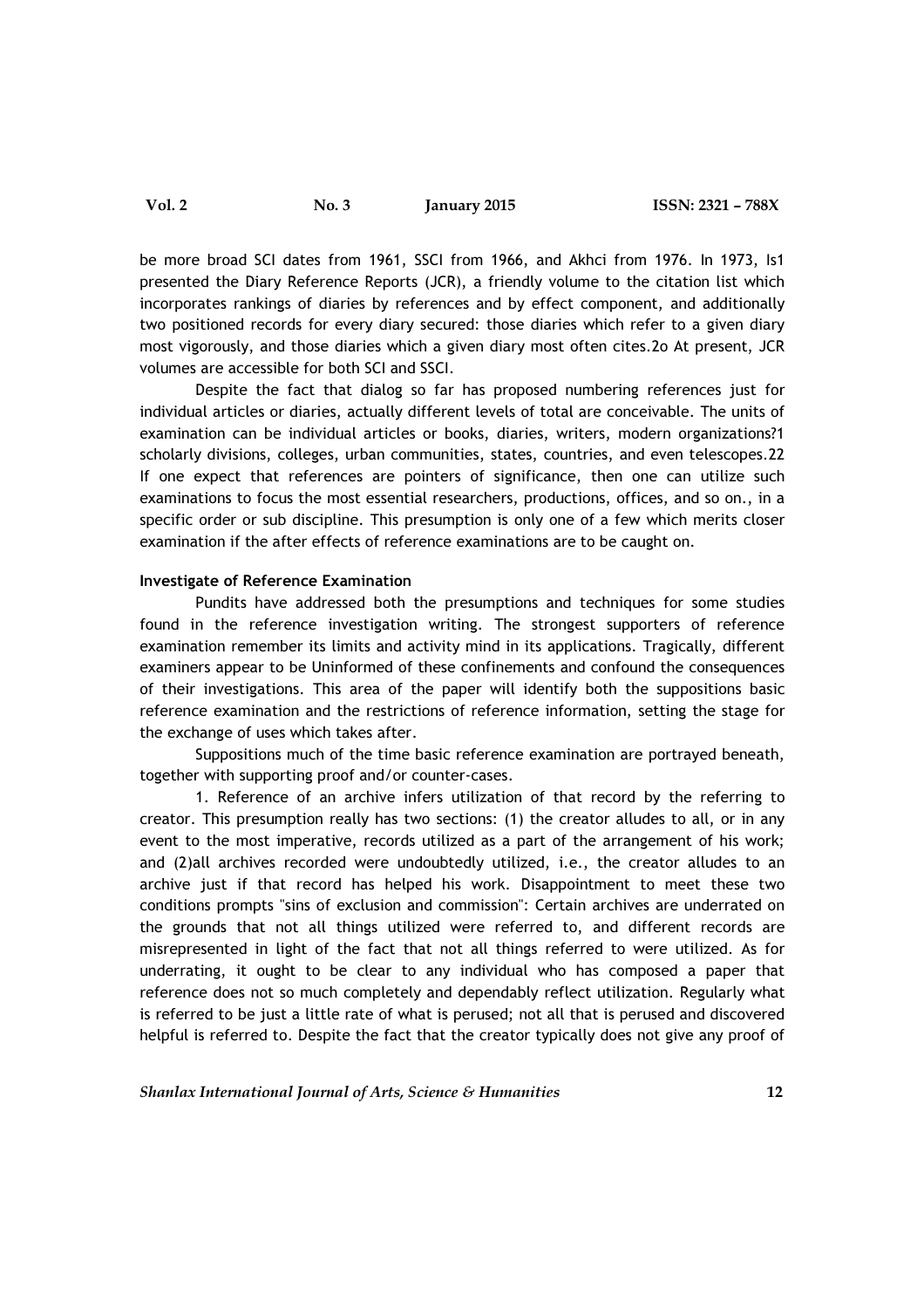oversights, there are exemptions. Consider a paper by Flask which has as its reference: "Reference excluded to abstain from humiliating its creator"! Regarding misrepresenting, Davies offers a "basic law of reference providing for": it is truly unnecessary to have perused or even seen the reference yourself before citing it.26 Without taking a gander at the content of both the referring to and referred to records, it may not be conceivable to make a judgment in the matter of whether a specific does in reality speak to utilization of material in the referred to report.

2. Reference of an archive (creator, diary, and so on.) reflects the legitimacy (quality, noteworthiness, effect) of that record (creator, diary, and so on.). The basic supposition in the utilization of reference considers quality pointers is that there is a high positive relationship between the quantity of references which a specific record (creator, diary, and so on.) gets and the nature of that archive (creator, diary). The utilization of reference examinations for evaluative intentions is the issue that has created the most discourse. While Bayer and Folger note that measures got from reference numbers have high face validity,% Thorne contends that reference tallies have spurious legitimacy in light of the fact that reports can be referred to for reasons immaterial to their merit.29 In any case, this supposition has been tried and has discovered backing in various studies, including investigations of logical papers, diaries and scholars.30 In each one case some non-bibliometrics measure(s) of value must be contrasted and bibliometrics measures focused around reference checks. The trouble is that quality is a complex property, and there by and large is no single generally acknowledged non-bibliometrics measure. Moreover, one can't arthritically accept that a rarely referred to record (creator, diary, and so forth.) is without legitimacy. On account of diaries, for instance, the convenience of references as an issue of the diary's quality changes as per the capacity of the diary; news diaries may be of amazing however rarely referred to. Until more is seen about the purposes behind referring to, reference checks can, best case scenario be seen as an issue pointer of value. Little contrasts in reference numbers ought not to be translated as critical, however vast contrasts may be deciphered as impressions of contrasts in quality and effect. Aftereffects of reference checks ought to be contrasted with option quality markers with search for connections. The legitimacy of the measure is most delicate in reference means individual archives and creators. One can have more trust in correlations of checks focused around bigger units, for example, diaries.

3. References are made to the best conceivable works. One can better comprehend the way of references if one knows the populace from which they are chosen. In the event that one accept that references are made to the best conceivable works, then one must envision that creators filter through the greater part of the conceivable records that could be referred to and deliberately select those judged best. Yet investigations of science data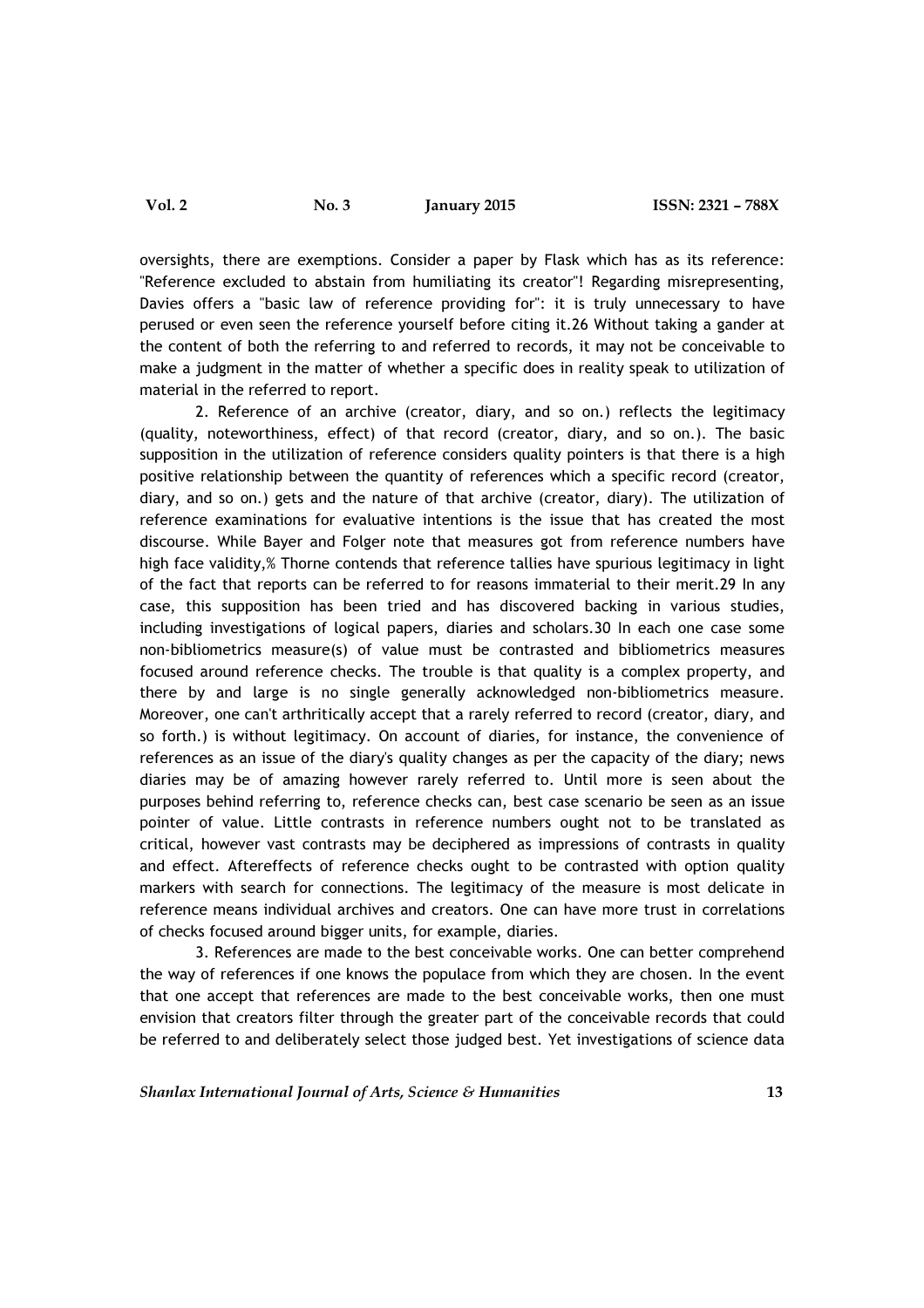utilization have recommended that openness may be as paramount a component as quality in the choice of a data source. So according to led a study to research the impact of physical availability upon the choice and utilization of reference. She found that the biggest extent of records referred to in creators' late papers was placed in individual accumulations, a more modest extent was spotted in libraries in offices and organizations to which responscratches had a place, and the most diminutive extent was placed in libraries in different urban communities and nations. In this manner a paper may well have been referred to on the grounds that it happened to be on the citer's work area as opposed to in light of the fact that it was the perfect paper to refer to. Openness of an archive may be a capacity of its structure, spot of starting point, age, and dialect. On the off chance that a diary article, its openness may be dictated by the diary's course, reproduce arrangements, and scope by indexing and abstracting administrations. Generally as an issue may be pretty much available, an analyst may be pretty much obvious. A creator is liable to be most mindful of the work of his associates. Other researchers' work may go to the creator's consideration as an issue of their disclosures, their initiative in mainstream researchers, or their exercises in the realm of governmental issues and contention.

4. A referred to archive is connected in substance to the refering to record; if two records are bibliographically coupled, they are connected in con- tent; and if two archives are co-referred to, they are connected in substance. To the degree that reference files can be utilized to recover significant refering to archives given a referred to archive, one has help for the first piece of this suspicion. Extra backing is found in the consequences of a trial directed by Burlap in which creators were solicited to survey the degree from relatedness of references to their The creators judged 72 percent to be doubtlessly related, and just 5 percent to be most likely not related. The trouble with the second and third parts of the supposition gets to be apparent when one considers an early proclamation by Garfield in regards to reference lists: "If one considers the book as the macro unit of thought and the periodical article the micro unit of thought, then the reference list in a few regards bargains in the sub micro or atomic unit of thought. 'Given this perception, Martyn battles that a bibliographic coupling is not a substantial unit of estimation on the ground, that one does not realize that two reports referring to a third, are referring tithe indistinguishable unit of data in it. Accordingly, bibliographic coupling is just an evidence of the presence of the likelihood (perhaps zero) of a relationship in the substance of the two archives. The same applies to co-reference too; the way that two papers are co-referred to do not ensure a connection dispatch between their substances.

5. All references are equivalent. This paper started with an examination of the problematical nature of the relationship in the middle of referred to and referring to records. Yet studies utilizing reference numbers by and large accept that all references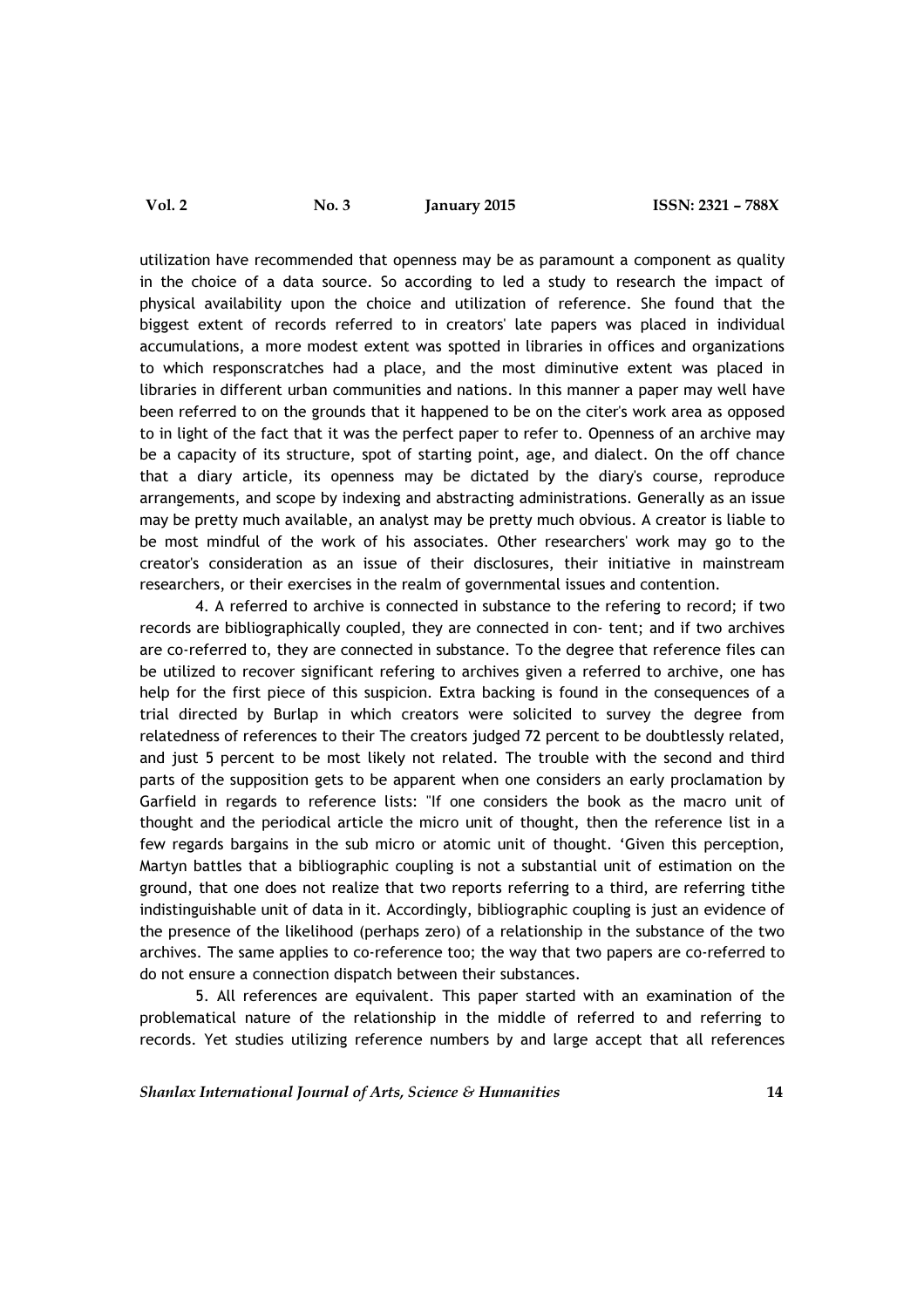(with the conceivable exemption of references toward oneself) can be weighted just as. Lately numerous examiners have looked for approaches to refine reference investigation which would not so much treat all references to the same article (writer, diary, and so on.) as comparable. These can be subdivided into two sorts of refinements: mechanical versus scholarly. Mechanical refinements oblige no judgment or deduction; savvy refinements require (at any rate at present) human investigation.

Mechanical refinements take a gander at effectively quantifiable properties of a reference, for example, different Event or area in an archive. The trust is that knowing this property will permit one to foresee something about the relationship in the middle of referring to and referred to reports. Bertram examined whether the level (or sum) 01material really referred to by referring to articles in science diaries would shift essentially with the area of the source article in which the reference occurs.36 She distinguished three levels [whole, part, word(s)] and three segments (title/presentation, results/dialog, trial), and found that in reality the title/acquaintance tended with refer to entire articles, results/talk had a tendency to refer to just a part, and exploratory had a tendency to refer to words.

Consequently, at any rate for the articles in Bertram's study, a critical relationship does exist between reference level and the area of the referring to article in which a reference happens. A study reported by Herlach tried and acknowledged the speculation that the notice of a given reference more than once inside the same exploration paper shows a nearby and valuable relationship of referring to referred to paper?' She further noted that utilization of numerous specifies as an issue foundation would yield great accuracy however low review. Voos and Dagaev concur that area and various notice can be utilized to recognize references of specific quality. References toward oneself are additionally promptly identifiable as an issue class. Tagliacozzo finished a study to focus the degree to which writers of logical articles refer to their past distributions and to discover the vital recognizing peculiarities of this specific kind of citation.39 she found that references toward one were later than references to different writers. This recommends that decisions about time circulations of references would shift relying upon whether references toward oneself were incorporated.

Rather than mechanical refinements, erudite refinements depend on substance investigation. As Little sees, "in the last few years sociologists of science have started to investigate the fine structure of reference practice by inspecting the connections in which references happen particularly the content encompassing the commentary number."40 Large portions of these studies have endeavored to create and apply grouping plans. An early grouping plan was that of Lipetz, who formulated a set of markers to describe the referring to article and also the sort of connections of the referring to the referred to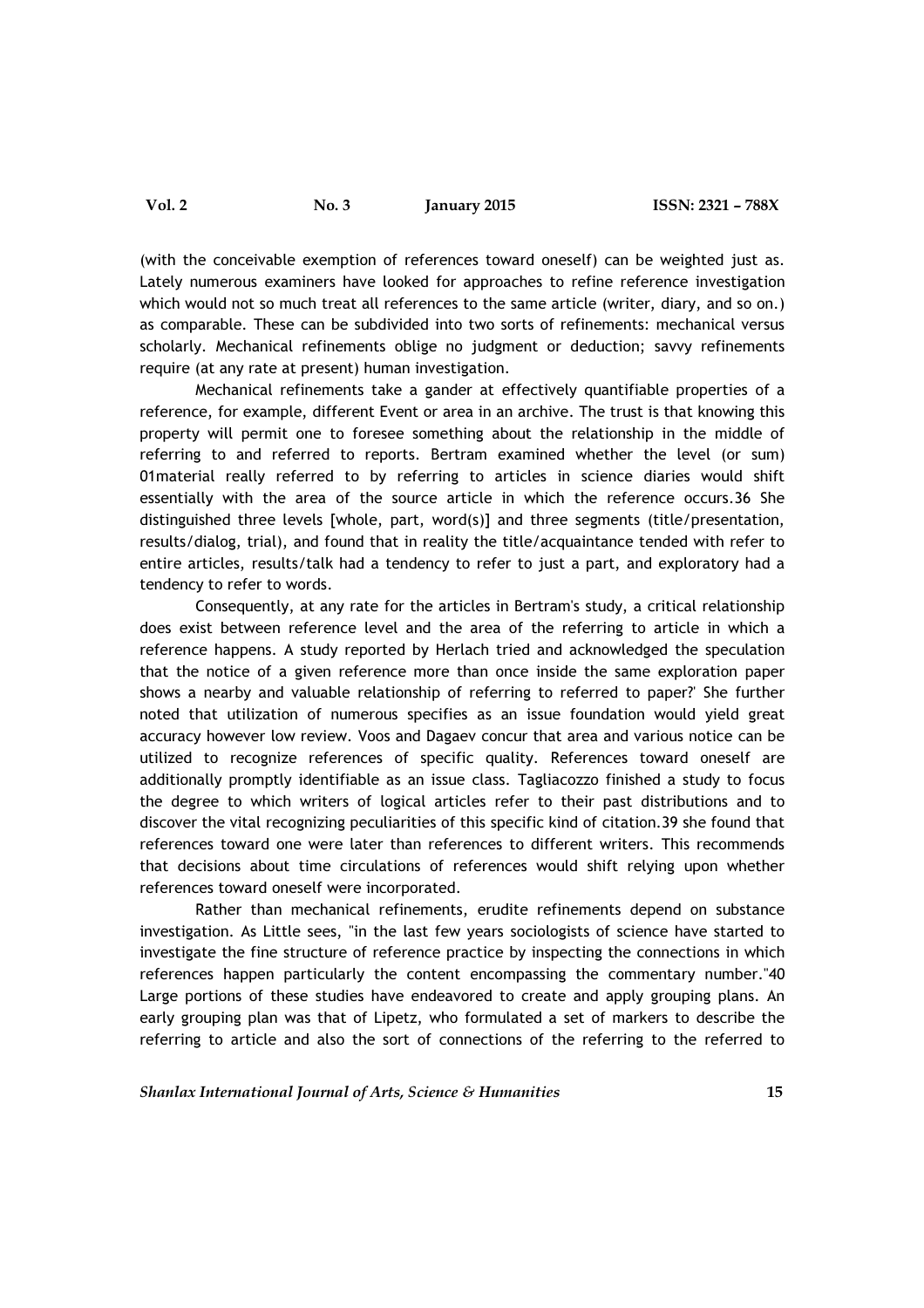article. A few other grouping plans have been created in the last few years. Classes proposed by these plans incorporate confirmative/notational to recognize material judged to be god from material judged to be awful and natural/spur of the moment to recognize essential references from nonessential ones. All these endeavors at order are valuable supplements to basic reference checks. Instead of attempting to make thorough characterization plots, a later advancement is the elucidation of referred to records as idea images. As little watches, the elucidation of references along these lines is all the more nearly identified with the way references are utilized by creators as a part of experimental. He notes that most references are the creator private images for specific thoughts he employments. Where archives are much of the time referred to, their utilization as idea images may be impacted by a gathering of researchers. Little has as of late augmented this methodology through the advancement of co-reference connection analysis.44 Explanations portraying the structure of a co-reference guide are acquired from an investigation of the settings or sections in which reports are co-referred to.

The trouble with such scholarly refinements is the time needed to apply them. Human judgment is required to investigate citation.

## Issues include

- 1. Multiple creations. Referred to articles recorded in the reference records in- clued just the initially named writers. To discover all references to productions of a given writer, incorporating those in which he is not fiesta- thorn, one need a list of sources of his works with the goal that all articles can be weighed in the reference record. Lapses can be presented unless such finish numbers are made.& There is likewise the issue of apportioning credit in multiauthored works.47 Ought to such works be dealt with the same as single-created works in reference tallies or ought to credit be partitioned relatively? Should one consider the arrangement of creator names in distributing credit, as this grouping frequently is a sign of the commitment of each one creator to the work reported?
- 2. Self-references. On the off chance that references toward oneself are to be wiped out from reference numbers, this is effectively accomplished for papers composed by a solitary creator. Once more, multi-created papers may oblige further checking. A significantly more troublesome issue is to dispense with gathering references toward oneself, i.e., references from any member(s) of an examination bunch tony different member(s) of that exploration bunch. For this situation one would need to discover a source distinguishing all parts of the examination bunch.
- 3. Homographs. Numerous researchers with the same name and initials could be distributed in the same field. To separate among them, extra data, for example,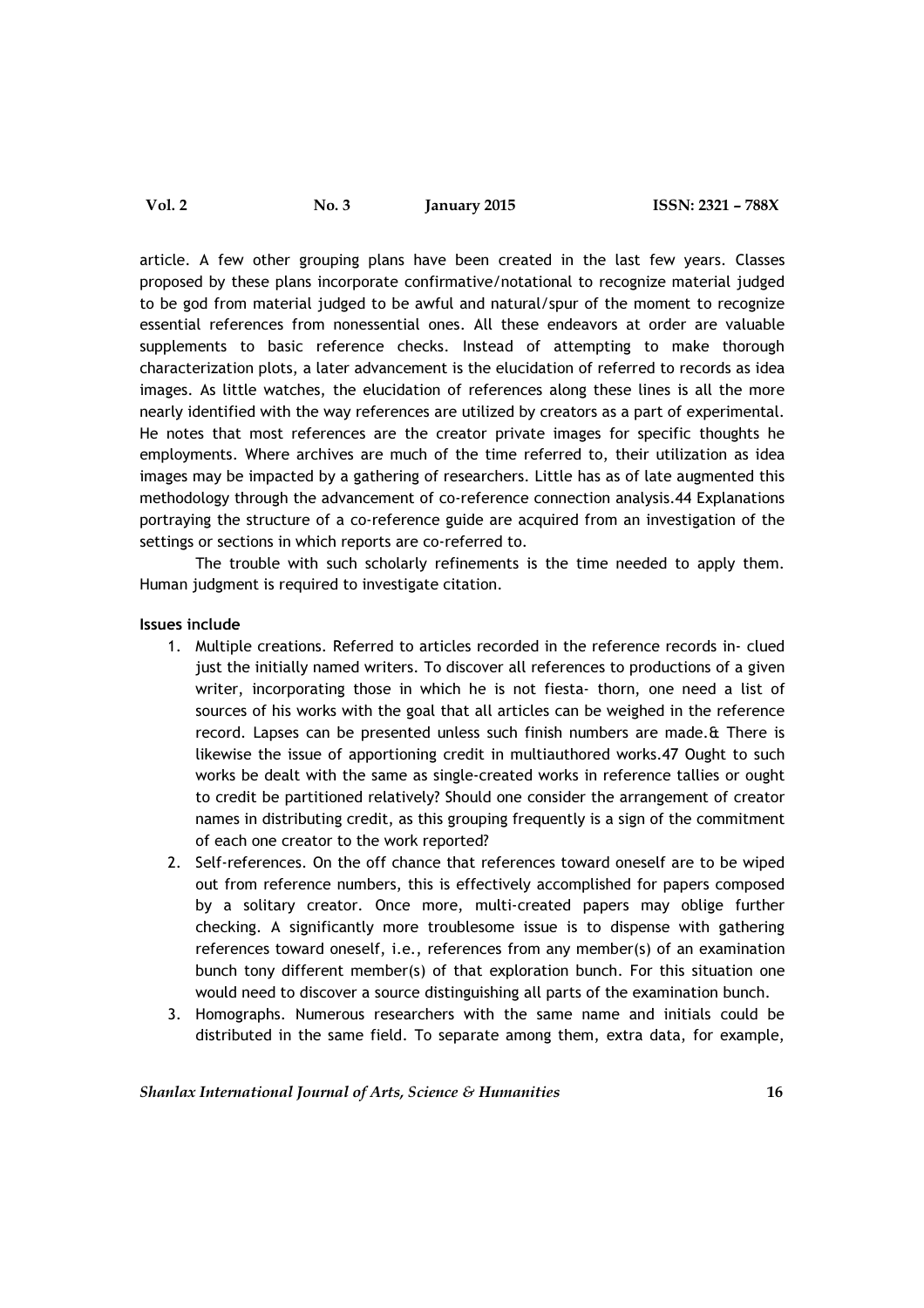institutional alliance is required. Other- savvy references could be ascribed erroneously to a creator, especially on the off chance that he has a typical name.

- 4. Synonyms. References will be scattered unless a standard structure for the creator name can be made. Samples of "equivalent words" in the connection of reference files incorporate a creator's name with a variable number of initials (e.g., Likelier, J.; Licklider, J.c.; Licklider, J.c.r.), a's lady and wedded names, diverse medications off rule names, and incorrect spellings. Despite the fact that ISI's altering projects figure out how to accommodate a considerable lot of the distinctions presented by referring to writers, varieties still occur.48 Diary names might likewise make synonym issues when the errand is to recognize references of articles showing up in a specific diary. Notwithstanding varieties in the abridged structure for a given title, diaries union, part into new diaries, change titles, and show up in interpretation. There is a need to secure which structures are equal for the reasons of .reference examination.
- 5. Types of sources. The type(s) of sources utilized as a part of a reference examination can impact the results, as showed in a study by Line in the social science. Examinations of references drawn from diaries and mono- charts demonstrated contrasts, some of them substantial, in date disseminations, types of material referred to, subject reference toward oneself and references past the social sciences, and nations of distribution referred to. Line infers that any reference investigations that are focused around just a set number and sort of sources without particular support must be respected with suspicion. Romancer notes that writers of any sort of writing are encouraged to remember their crowd when composing, so materials for distinctive sorts of crowds may have contrasting reference patterns.50 Reference information found in the reference records are drawn from numerous diaries and chose monographs which are global in degree and from an assortment of controls. In spite of the fact that the reference records don't truly experience the ill effects of limits in number of sources, they are constrained in sort. This is not a deterrent where diaries inside a field give a complete and exact impression of immensely vital parts of grant. Britain and Line depict preferences and impediments of different wellsprings of references for examination Decision of sorts and quantities of sources ought to rely on upon the motivation behind the investigation.
- 6. Implicit References. Most reference investigations consider just explicit citations, and these are what by and large are made accessible in reference records too. A special case, which incorporates implied references when an article alludes to and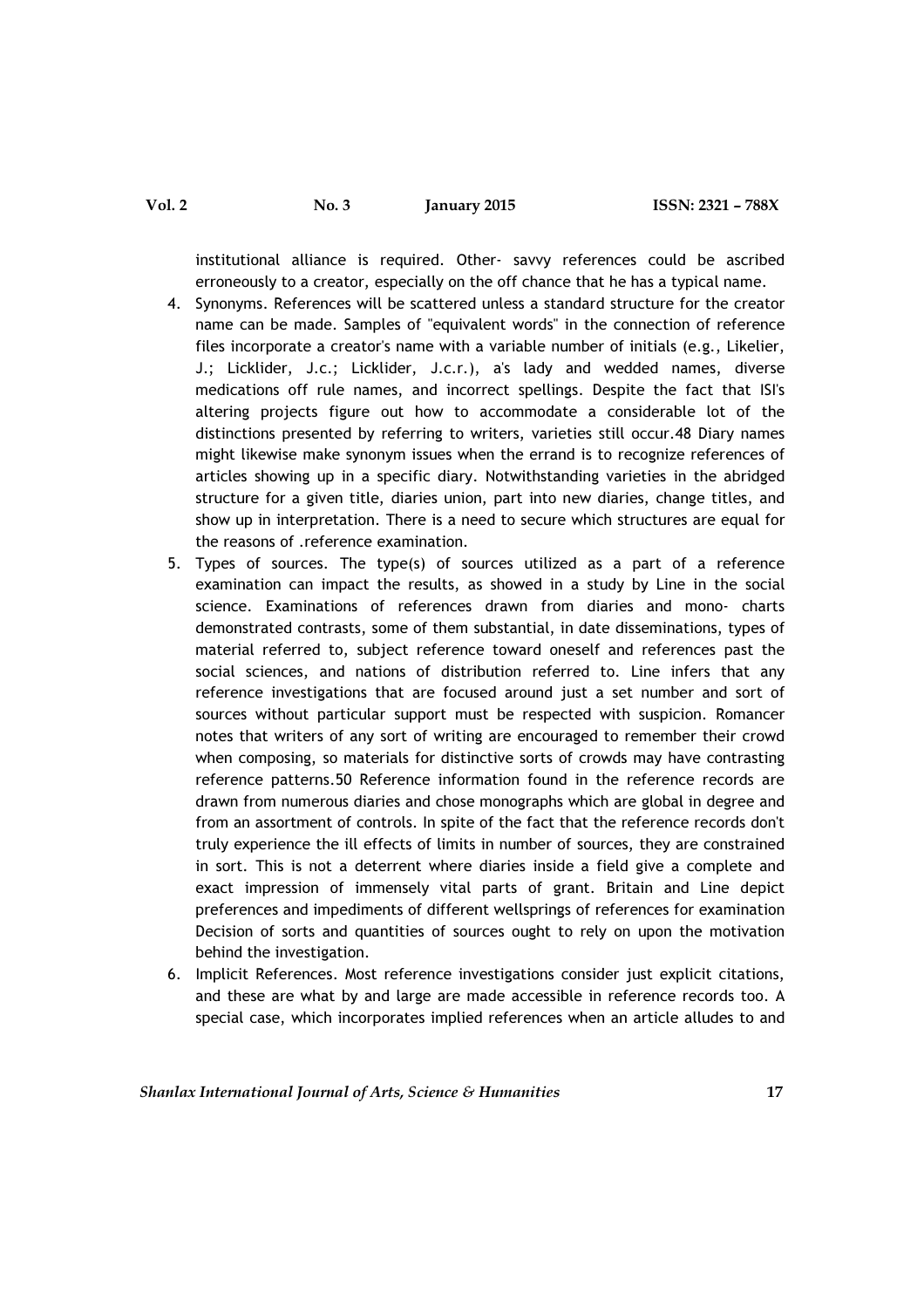significantly talks about a work, however neglects to incorporate an express reference.

In any case implied references are likewise as often as possible found as eponyms in the logical literature. Besides, papers containing paramount thoughts won't necessarily keep on being exceptionally refered to. Once a thought is sufficiently generally known, referring to the first form is unnecessary. On the off chance that one was utilizing reference examination to measure the effect of an individual creator; such implied references would neglect to be incorporated.

- 1. Fluctuations with time. There may be substantial varieties in reference checks starting with one year then onto the next, so reference information ought not be excessively confined in time.
- 2. Field varieties. Reference rates (references for every production) fluctuate extraordinarily in diverse fields, prompting troubles in cross-discipline examinations. Bates has proposed the model rate as an issue of reference rate, in light of the fact that reference considers a measure of the nature of a specialist's work is affected not just by the intrinsic estimation of that work, additionally by the span of the pool of accessible citers in a given field. scientist's work can be assessed in connection to a standard rate of reference, the reference rate of the top scientists in that field.
- 3. Errors. Obviously, reference investigations, including those focused around reference lists can be no more precise than the crude material utilized. Albeit handling of references for incorporation in reference files may present a few lapses while dispensing with others, numerous mistakes because of referring to creators remain. These can incorporate slips in referred to creator names, diary title, page, volume, and year. The mistaken referring to of sources is shockingly a long way from phenomenal. Two studies discovered the rate of blunder for references from different diaries to range from 10.7 to 50 percent.

This segment has considered two sorts of confinements which can influence reference examinations: the presumptions made may not be genuine.

### Applications

The applications portrayed in this area reflect two noteworthy topics utilization of references as instruments for the curator and utilization of references as apparatuses to break down exploration action. References and co-citations are a piece of the scope of experimental information accessible to antiquarians and sociologists of science, and additionally to librarians. For every application zone, delegate studies are specified to represent the sorts of inquiries which have been examined through reference investigation.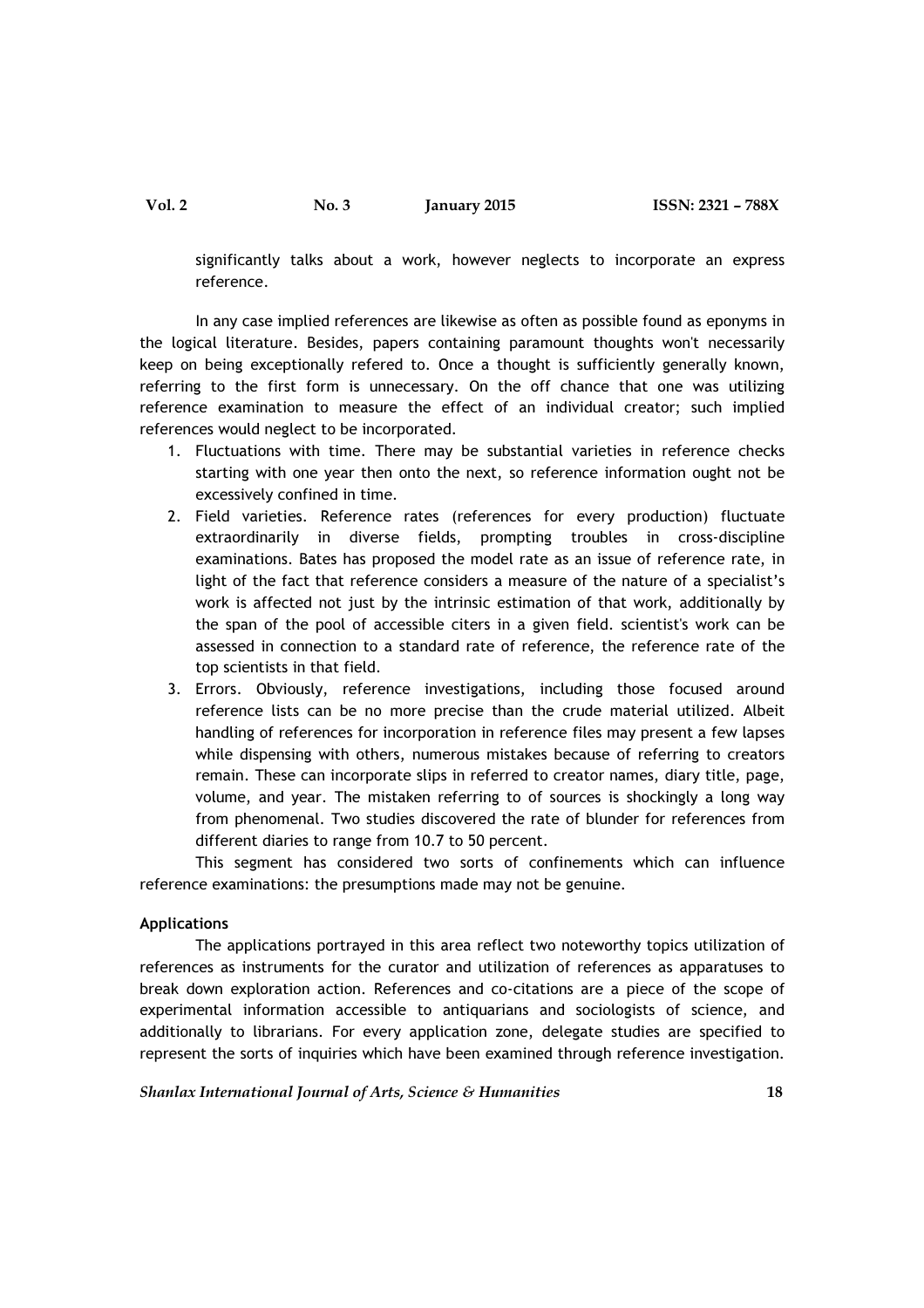Likewise, shortcomings of the technique are recognized, reflecting focuses made in the scrutinize above.

- "Writing of" studies. For this situation one takes a gander at references in a specific branch of knowledge to depict examples of reference. The wellsprings of reference information may be as restricted as an issue diary in the field (e.g.,  $#$ en's investigation of references in articles showing up in the Release of the Restorative Library Association56), or they may incorporate numerous sources, incorporating sorts of material notwithstanding diaries. Qualities of referred to materials often analyzed incorporate sorts, age, exceptionally referred to creators and diaries, dialects and nations of source, and subject dispersions. This sort of study may additionally search for changes, in these attributes about whether. A significant issue with these studies is their absence of similarity which makes correlations and amalgamation troublesome. One application which has been proposed for this sort of study is the meaning of fitting auxiliary administration scope and extent of review book references in a given subject area. By examining the scope of subjects, nations, dialects, and archive structures alluded to by a gathering of known center sources, one can start to make the limits of a subject writing, with the confinement that references don't reflect all writing utilization.
- The estimation of this strategy in the determination of current strategies is a capacity of the degree to which these information can be anticipated forward in time. Bibliographic coupling and co-reference have been utilized to make mappings of the micro- and macrostructures and connections of control. Little, for instance, has utilized co-reference examination to investigate the relationship of data science to the social sciences.
- "Type of writing" studies. Reference investigation can be utilized to gage the spread of results reported in specific sorts of writing, for example, government archives, papers, or the trade writing of local exploratory societies.61 The wellspring of references utilized for examination unmistakably can focus the consensus of one's decisions in this kind of study. Nelson, in an investigation of references to craftsmanship gathering indexes, comments that one must perceive the potential convenience of what she terms "so called" reference methodsa2 for her situation, reference examination of the expressive arts non-serial writing was the fitting methodology. Such studies can include content examination, recording where as well as how certain sorts of writing have been utilized.
- Client studies. In spite of the fact that studies in this classification are elucidating, they have suggestions for accumulation improvement and configuration of serindecencies. One methodology is the investigation of reference records in works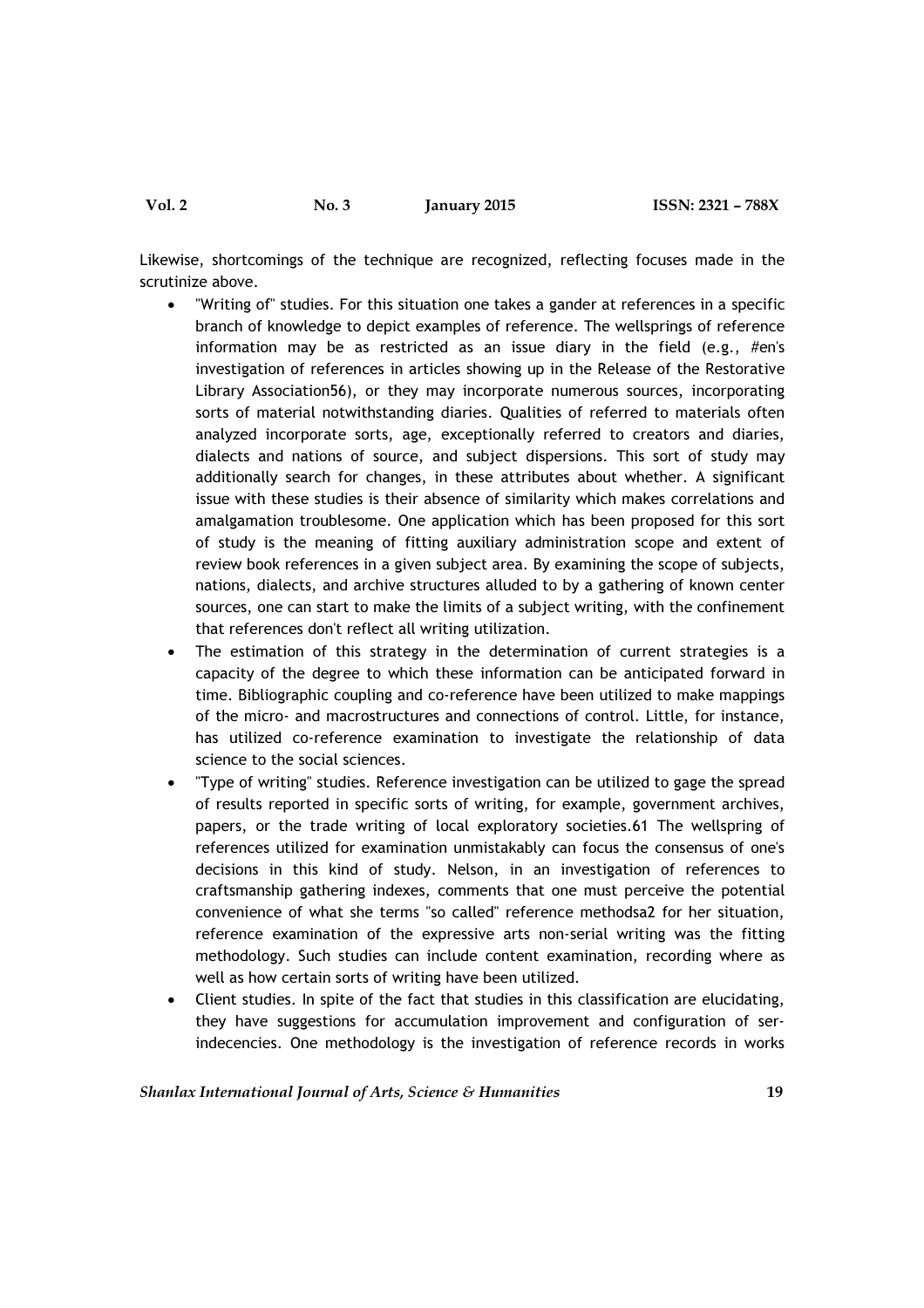composed by library clients, e.g., research projects, propositions/expositions or specialized reports, with a specific end goal to focus sorts of materials, time of materials, subject, dialect, and whether by regional standards owned.63 An option methodology is to test a particular theory about data use, e.g., exploratory writing is minimal utilized by specialists, or scholastic scientists use diverse data sources than practitione1s. It ought to be noted that reference examination can be utilized to stand up in comparison client conduct today with client conduct a few years prior, with the comprehension that references don't entirely parallel utilization.

- Recorded studies. Recorded examination utilizing reference investigation is focused around an artistic model of the exploratory process.65 In this model investigative work is spoken to by papers composed and distributed to report it, and connections between discrete bits of work are spoken to by references in papers. References can be utilized to follow the sequence of occasions, connections among them, and their relative essentialness. Missing and implied references clearly posture issues for such an examination. The subject of study may go from the impact of a solitary thought (e.g., Smith's examination of the impact of Vannevar Bramble's memex on resulting innovative work in data recovery) to a singular's whole investigative profession (e.g., Ruff's investigation of Istvan Kovacs).66 Patent reference systems offer a novel strategy for presentation in the historical backdrop of a specialized The progressions in examples of co-reference from year to year can uncover something about the historical backdrop of thoughts in a given uniquely Examples found through such an examination can be accepted through meetings with masters and survey studies, as in Little's longitudinal investigation of collagen exploration. At long last, co-reference setting examination has been proposed as an issue for illustrating the structure of standards, the consensual structure of ideas in a field.
- Communication examples. References can be considered conceivable pointers of investigative correspondence designs. Despite the fact that reference linkages don't essentially reflect social gets in touch with, it is likely that there is a sure measure of compatibility in the middle of documental and social structures. Specifically noteworthy is the investigation of these examples to distinguish issue ranges in correspondence. These could incorporate etymological segregation, restricted dispersal of new thoughts, and obstructions in the middle of essential and connected science or in the middle of pros and people in general on the loose. Shepherd and Goode, for instance, looked to figure out if research specialists cited in daily papers were truly illustrative of their separate fields. They inspected whether creators cited in daily papers were likewise very refered to by their associates.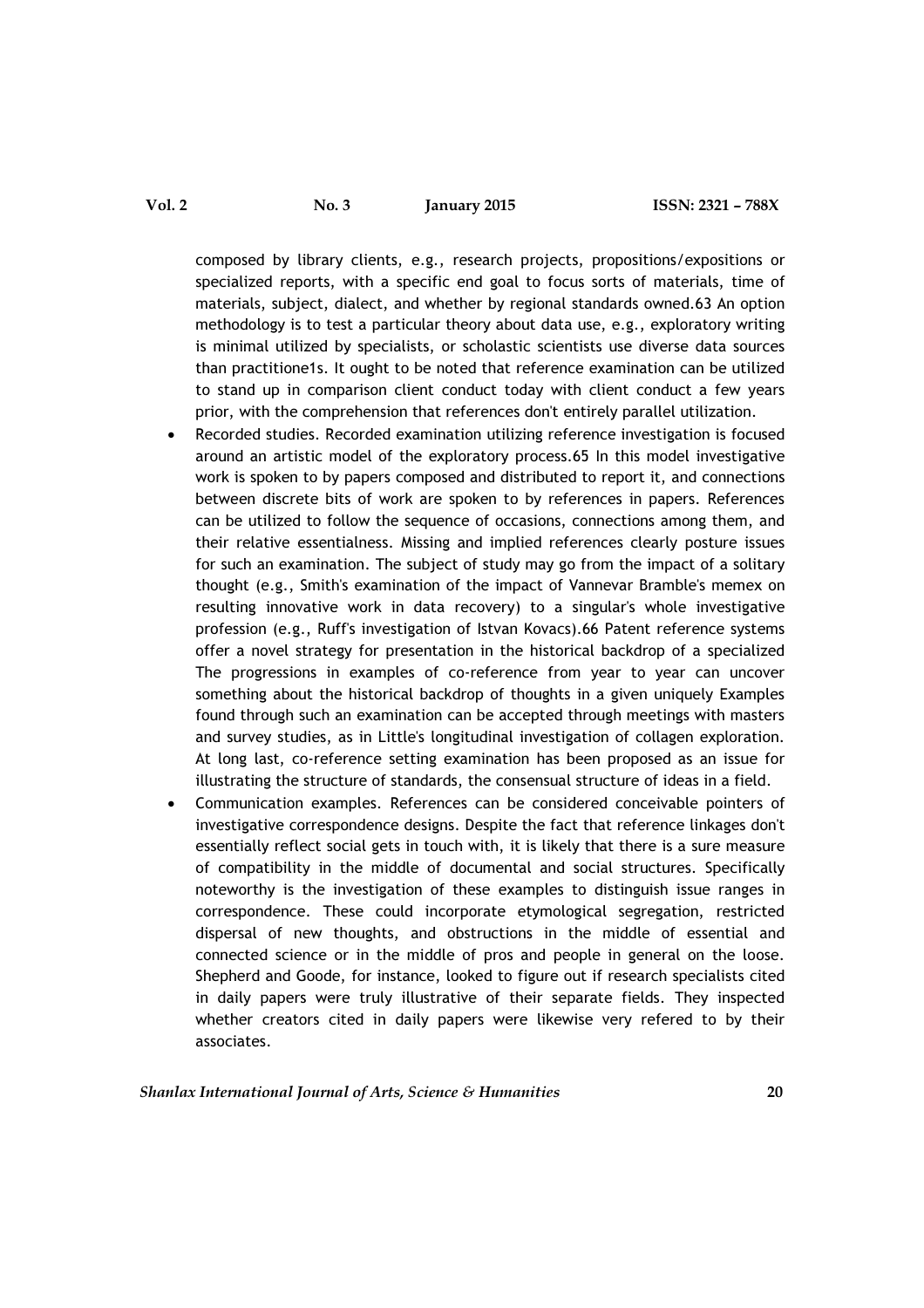### Future Improvements

Up to this point this paper has portrayed the uses, and also misuses, of reference investigation. Given the expanding accessibility of crude material for reference investigation (as Akhci joins SSCI and SCI) and the advancement of machine frameworks with which to control these information effortlessly, it is protected to foresee that reference examination will keep on being a usually utilized procedure. Yet the vast number of studies utilizing reference records has headed one faultfinder to comment that employments of reference lists other than for writing seeking appear to be illustrations of Kaplan's law of the instrument: "Give a little kid a mallet, and he will find that all that he experiences needs beating. "Externally, reference investigation seems, by all accounts, to be a straightforward strategy to apply, and there is a threat that it will fall into offensiveness through uncritical or overenthusiastic utilization. Similarly as with any system, reference investigation produces comes about whose legitimacy is very touchy to the ability with which it is connected.

The evaluate of reference investigation in this paper delineated the presumptions frequently made and the issues which emerge in information accumulation. With a specific end goal to better comprehend the potential outcomes and limits of reference investigation, more studies which test the suspicions and investigate the issue regions are required. An alternate approach to reinforce studies utilizing reference examination is to apply different techniques in the investigation of a wonder, as in the coupling of reference examination and substance investigation. As no exploration technique is without inclination, reference investigation ought to be supplemented by techniques testing the same variables however having diverse methodological shortcomings. Case in point, to research correspondence designs among researchers; one could supplement reference information with those acquired by means of meeting or poll.

Insufficient is thought about the "reference conduct" of creators why the creator makes references, why he makes his specific references, and how they reflect or don't reflect his real research and utilization of the writing. At the point when more is looked into the genuine standards and practices included, we will be in a finer position to know whether (and it what ways) it bodes well for utilization reference investigation in different application areas.91 It would likewise be intriguing to study in more detail the attributes of reports which don't refer to and/or are not referred to, and to recognize qualities of records which can be utilized to foresee referred to.

Progresses in principle and practice have denoted the improvement of reference investigation, and analysts are liable to keep helping in both these territories. Gilbert, for instance, has proposed a hypothesis of referring to which perspectives referencing as influence. In practice, basic reference numbers have been supplemented by bibliographic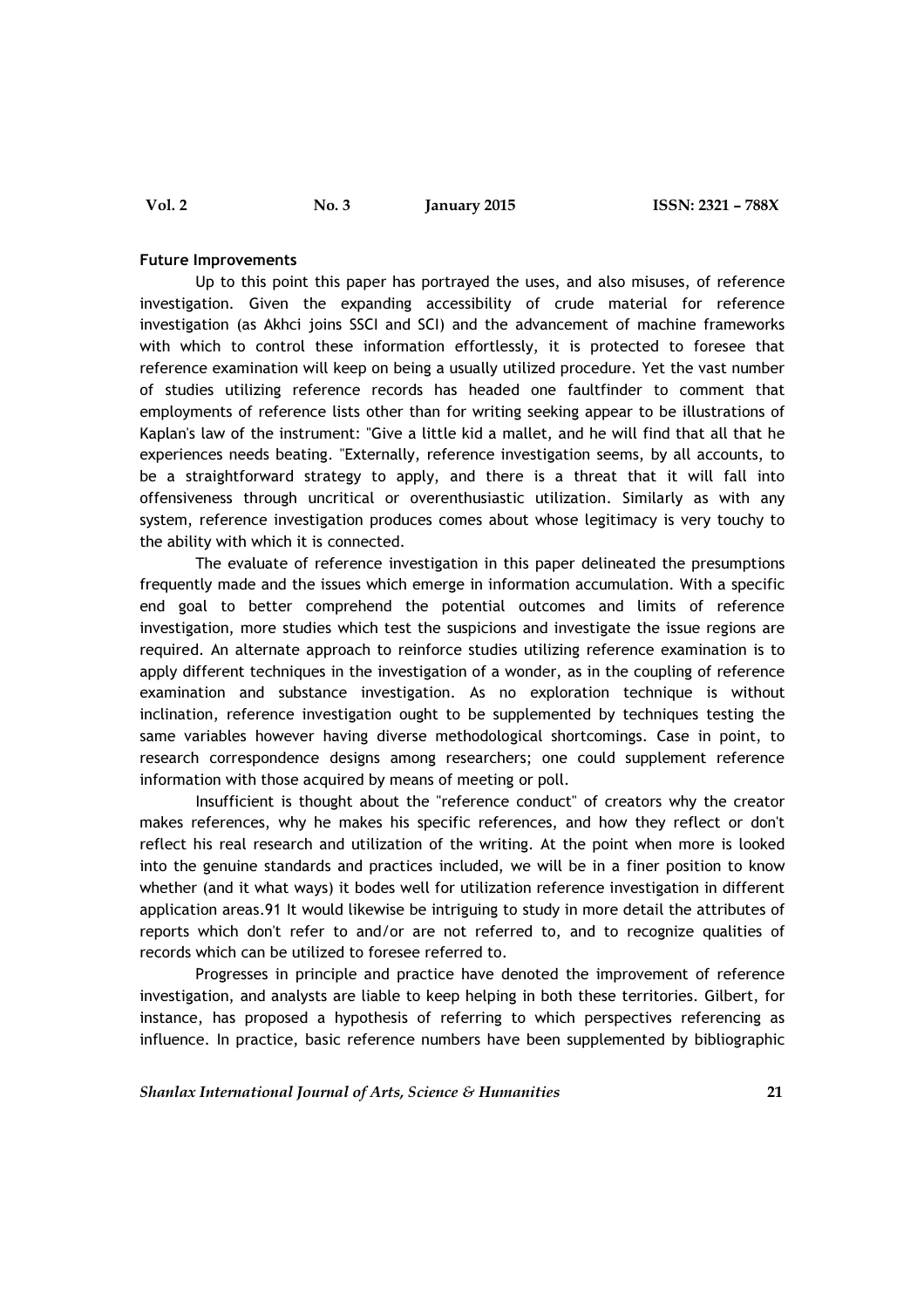coupling, co-reference examination, evaluative bibliometrics, and co-reference setting investigation. Gar- field as of late noted that one of the major methodological changes in his studies within a brief period of time will be to move from tallying references to numbering "creators affected by."

To close this paper, two inquiries influencing the eventual fate of reference examination will be postured. Is it accurate to say that it is conceivable that expanded utilization of reference examination will result in a change in reference conduct? By what means will reference conduct be influenced by the expanded utilization of electronic media for era, stockpiling and dispersal of data? Albeit both inquiries have effectively gotten some consideration in the writing, the reactions to them are essentially to a degree speculative.

It has been recommended that the very presence of reference files and the becoming plenitude of reference examinations will probably have different input impacts on the written work and referring to propensities of future authors.% Generally as writers may title their papers all the more precisely to guarantee their recover capacity through decisive word records, writers could be persuaded to recognize their erudite obligations to earlier reports precisely, or their papers go undetected by the client of a reference record. Therefore this paper is titled "Reference Investigation" as opposed to the more figurative "Remaining on the Shoulders of Goliaths," and consideration has been taken to reference precisely meets expectations by Garfield, Little and other key scientists in reference examination, and to incorporate one reference toward oneself. In an article on the morals of exploratory distribution, Cost attests that now that references to past work have turned into an important apparatus for writing indexing, refs and editors ought to summarily dismiss reference indices that are either deficient or padded.% Reasons for alarm have been communicated in regards to the potential outcomes for misuse: "It may make a temporary fad impact whereby writers who wish their archive tobe utilized will refer to, and attempt to get referred to by, the most mainstream records. This would be a deviation, an infection of the data framework."

Whether such criticism impacts are felt, different changes are liable to accompany the expanded utilization of electronic media for data taking care of. The principal inquiry which emerges is the manifestation of bibliographic references for material accessible in machine-coherent structure. Suggestions have as of now been advanced for both information records and machine meeting comments.98 Inquiries of value control, openness and creator's consent must be tended to before the last can be taken care of as customary distributions. Whether the innovative changes profit ready to tie up and coming era of specialists will undermine the part of the paper at present grant stays to be seen. What is as of now accessible are data offices for electronic distributed and archive taking care of, for example, the Xanadu Hypertext System.\* the essential unit of this administration is the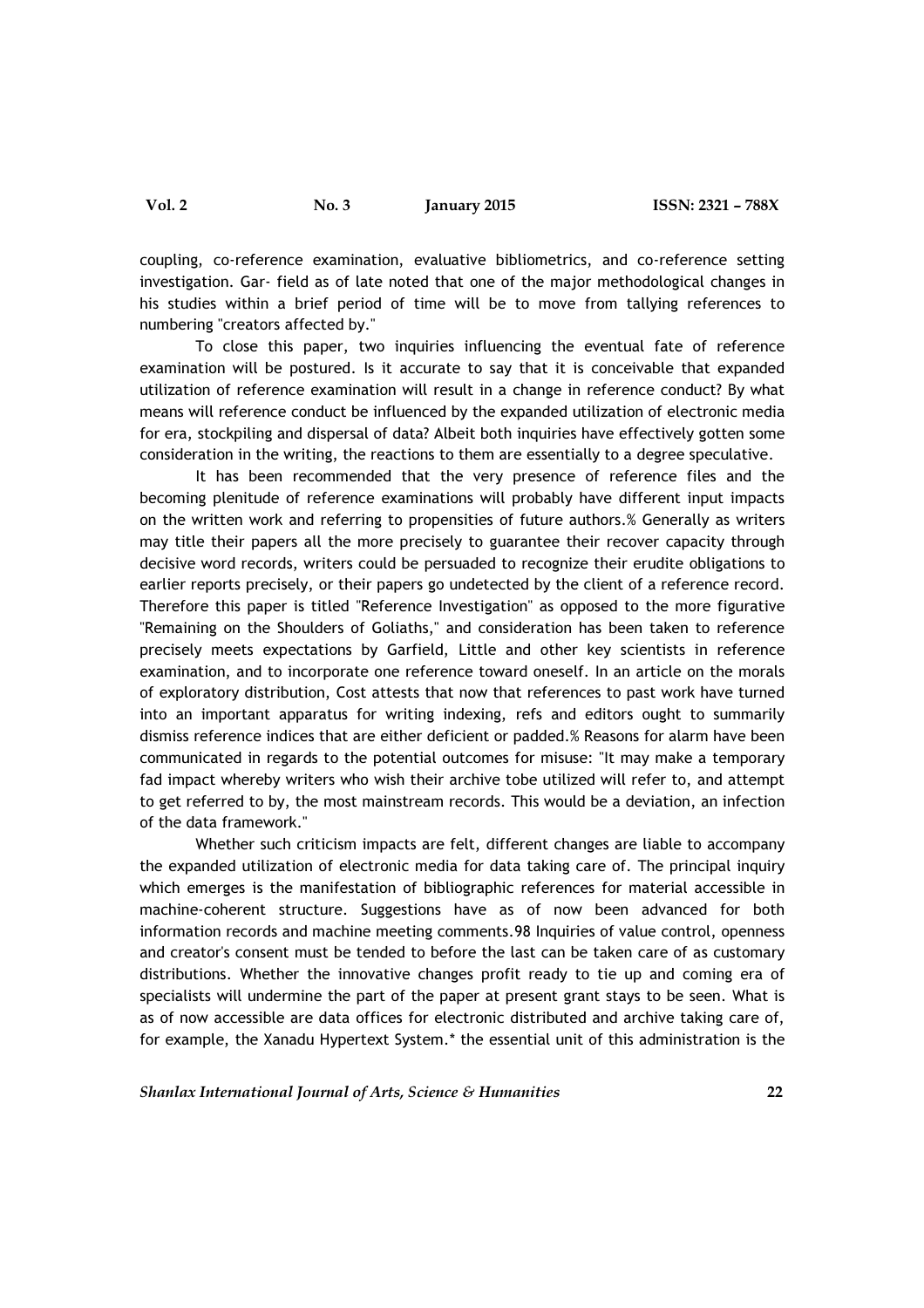windowing record. With the full content of records accessible in machine-intelligible structure, peruse might either investigate a record or venture through the window to investigate the following report, for example, one alluded to in a reference.

#### Conclusion

A reference is both a signpost and an acknowledgement. As an issue, it signals the region of your source. As an acknowledgement, it reveals that you are obliged to that source. A reference can appear in unique arrangements: inside the substance (in-substance reference) at the base of the page (references), or around the end of the paper (endnotes). Different requests use unique associations. The mechanics of referring to are bewildered, and move in every one plan. To answer specific request on the mechanics of reference, please advice sources portraying every one sort. You may imagine that it most accommodating to consider how references act as an issue for you as an issue writer to talk with your peruse. By using references, you keep the peruse reliably educated regarding whose thought or words you are using at any given time as an issue of every one sentence and in every one area. Reference is basic in light of the way that it is the reason of scholastics, that is, the journey for data. In the insightful endeavor, individuals look at verification and reason about that affirmation in their individual ways. That is, taking what is presently known, made, or thought, they use their reasoning energy to make new learning. In making this learning, they must allude to their sources absolutely for three essential reasons:

At first, referring to sources is a key in light of the fact that the money of the insightful world is considerations. As an issue, scholastics need to total that cash; they have to get affirmation for their responsibilities. Right when a writer alludes to musings, that writer regards the people who propelled the contemplations. Second, staying educated concerning sources is foremost in light of the way that, if you use someone else's thought without giving credit, you harm that singular's obligation regarding thought. To understand this encroachment, envision the going with circumstance: You and your friend are analyzing a couple of contemplations from class in the midst of lunch one day, and you make what you consider to be a particularly canny recognition. In the midst of class dialog that nighttime, your sidekick raises your erception yet neglects to rise that it is yours, not his. The instructor bars and compliments you're friendly on his congenial and sharp considering. In this circumstance, you likely understand that there's something of line about your friendly's comprehended affirm that your contemplation was his or her own. All things considered, you had been pondering the thought, perhaps had devoted time to making it, and you are not getting affirmation for it.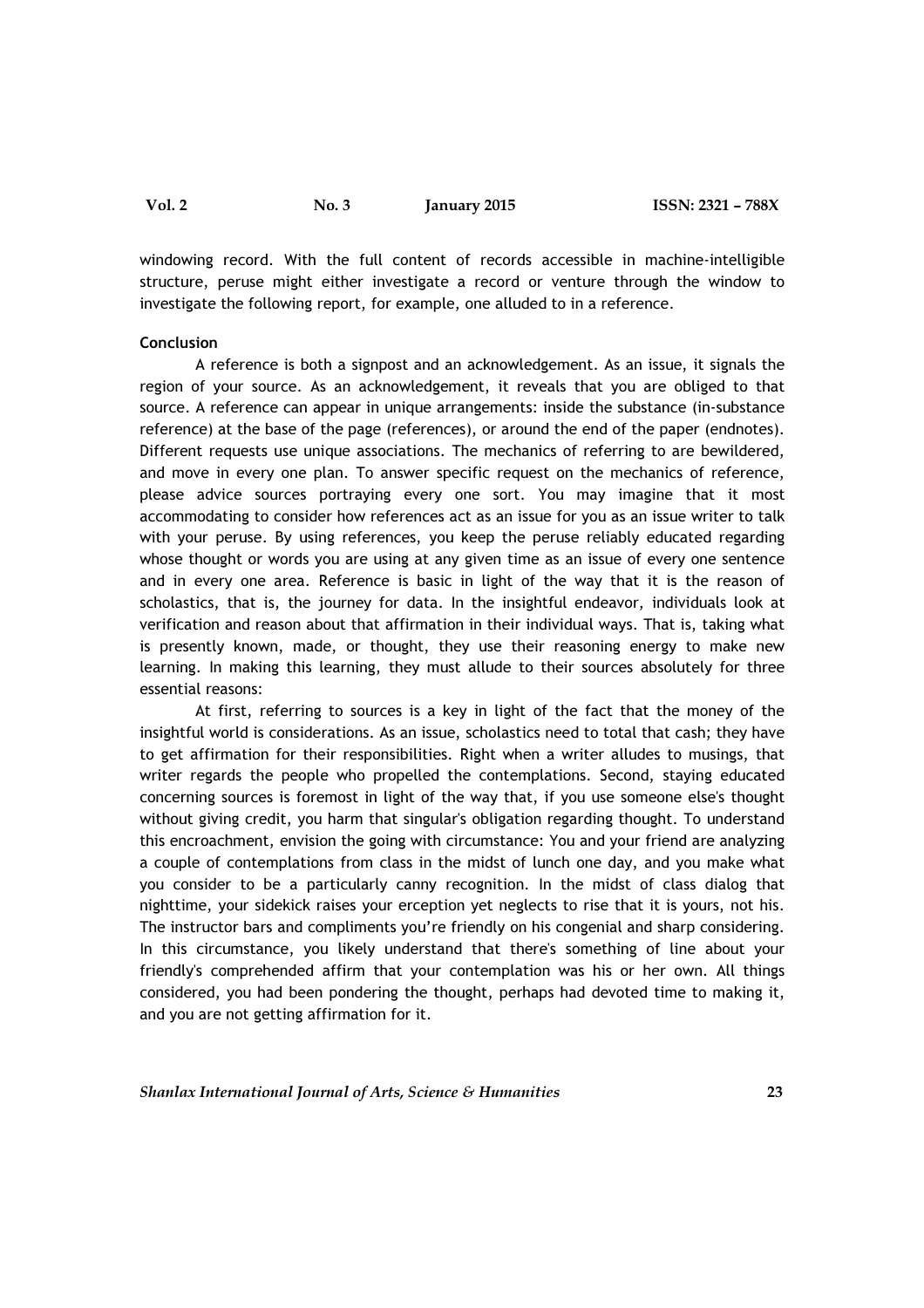More deplorable, someone else is. That inclination of encroachment you feel, the inclination that something huge has been stolen from you, suggests why frustration to allude to sources hurts another person. Third, staying educated with respect to sources is basic in light of the way that scholastics quality having the ability to take after the way contemplations makes. Consider the scientist who looks at a test delineated in dissemination, and after that decides to perform an examination to create the results. In the meantime, distinctive scientists are masterminding tests to test the revelations, to test the disclosures, to relate the revelations to their own particular specific research: these "second time" examinations owe their inspiration to the first thought. In case another person examines one of the "second period" considerations, real reference will allow that single person to examine the first creation to take after the way the thought has made. As an issue, specialists must have the ability to take after how musings make with a particular final objective to consider, think about, and test them accurately. So offering credit to the first wellspring of contemplations is the best possible thing to do, and the reason on which the informed group is built. For more trade on the ethical commitments of scientists in refering to sources, offering credit, and diverse matters, please sees On Being a Specialist: Careful Run in Investigation, Second Discharge (National Establishment of Sciences, National Organization of Building, Association of Medicine 1995). These three reasons propose why it is crucial both to allude to sources and to use them well.

Moreover not one or the other is straightforward. You will investigate how to allude to, when to allude to, and why to allude to all through your school calling. Your work in the exercise is arranged just to help you begin to consider these jumbled request. Certainly, a couple of social orders view contemplations interestingly as opposed to others. For example, in a couple of social orders, remembering the deciding objective to appreciation the words and contemplations of forerunners, understudies recall long partitions of the forerunner's exact words. In such a general public, having the ability to copy such words may identify with a strategy for in regards to the forebear. Besides, reference may be unnecessary because the general public all over the place grasps where the words start from In the meantime recall that the general public in which you exist is twenty-first century insightful society. Scholastics don't see it as an issue to be referred to without attribution; beyond any doubt, they see it as an issue. Generally, insightful society regards words and musings as prepared to be controlled, and educational reputation depends somewhat on owning an impressive measure. Really, yes, the tongue of "taking" "crediting" being in the red, and "owning" contemplations depends seriously on private endeavor for its imagery. Preceding the printing press made structure capturable, words, stories, and legends were passed down in an oral tradition, where recalling likewise copying were obliged capacities, and attribution was generally unnecessary. Notwithstanding we live in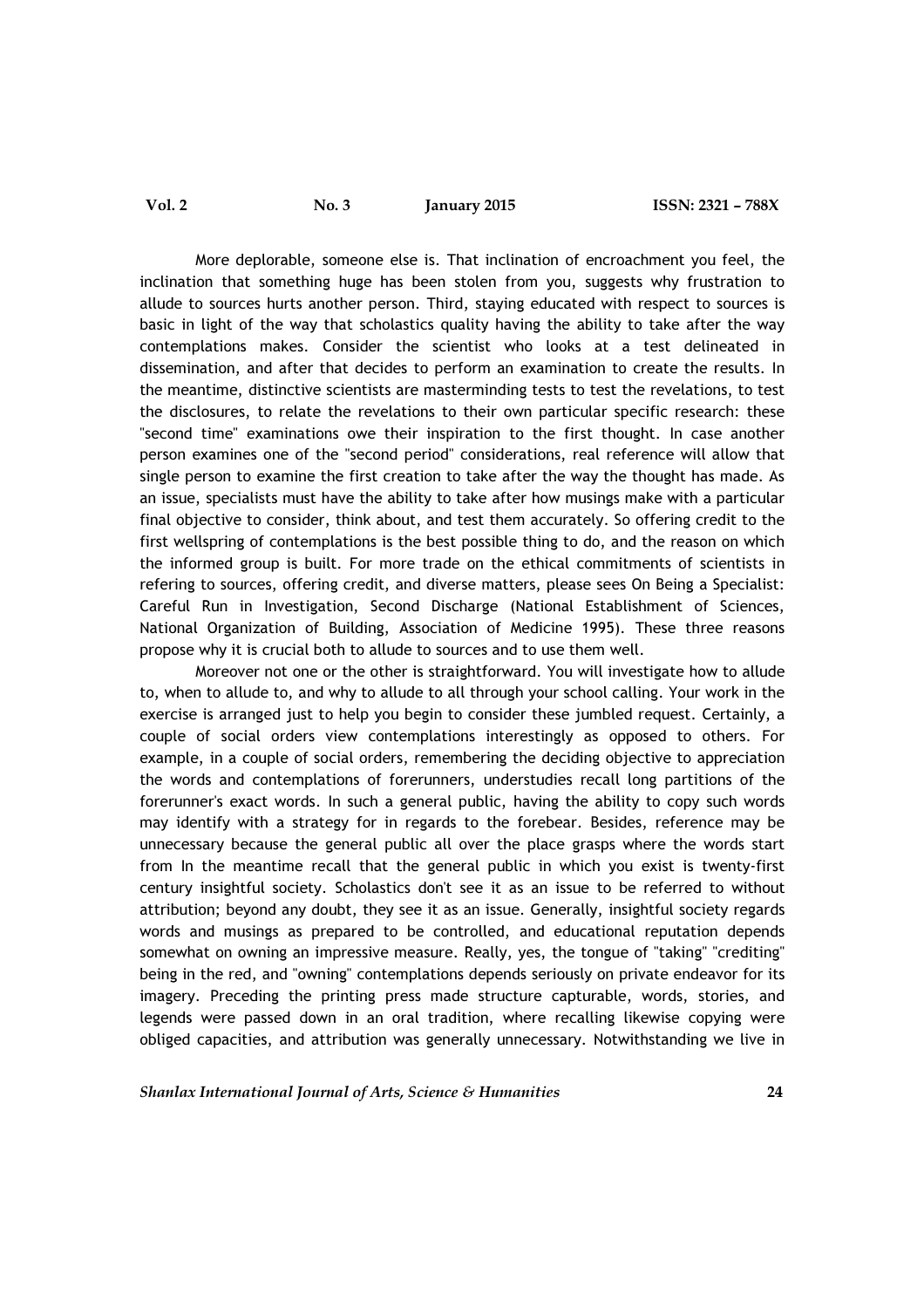different times, and continually advancing ones, obligation regarding became discriminating when the development of it.

#### References

- 1. Isaac Newton. Quoted in Robert K. Merton. On the Shoulders of Giants: A Shandean Postscript. New York: Free Press, 1965.
- 2. Ziman, John M. Public Knowledge: An Essay Concerning the Social Dimension of Science. Cambridge: Cambridge University Press, 1968, p. 58.
- 3. Narin, Francis. et. al. Evaluative Bibliometrics: The Use of Publication and Citation Analysis in the Evaluation of Scientific Activity. Chemy Hill, N. J.: Computer Horizons, Inc., 1976, pp. 334, 337. (PB 252 339)
- 4. Malin, Morton V. "The Science Citation Index: A New Concept in Indexing." Library Trends 16 (Jan. 1968):376.
- 5. Gupta, B.M., and Nagpal. M.P.K. "Citation Analysis and Its Applications: A Review." Herald of Library Science 18(Jan.-April 1979):86-93: Hall, Angela M. The Useand Value of Citations: A State-of-the-Art Report. London: Information Service in Physics, Electrotrchnology and Control, 1970 (R70/4); Hjerppe, Roland. "An Outline of Biblio-metrics and Citation Analysis" (TRITA-LIB-6014). Stockholm: Royal Institute of Tech- nology Library, 1978. (ED 167 077); Martyn, John. "Citation Analysis." Journal of Documentation 31 (Dec. 1975):290-97; Miller, Elizabeth, and Truesdell, Eugenia. "Ci- tation Indexing: History and Applications." Drexel Library Quarterly 8(April 1972):159- 72; and Mitra, A.C. "The Bibliographical Reference: A Review of Its Role." Annals of Library Science and Documentation 17(.Sept.-Dec. 1970):117-23.
- 6. Hjerppe, Roland. "A Bibliography of Bibliornetrics and Citation Indexing & Analysis" (TRITA-LIB-2013). Stockholm: Royal Institute of Technology Library, 1980.
- 7. Garfield, Eugene. Citation Indexing-Its Theory and Application in Science, Technology, and Humanities. New York: Wiley, 1979.
- 8. Essays of an Information Scientist, 3 vols. Philadelphia: Institute for Scientific Information Press, 1977, 1980.
- 9. "Can Citation Indexing Be Automated?" In Statistical Association Methods for Mechanized Documentation (NBS Misc. Pub. 269), edited by Mary E. Stevens, et al., p. 189. Washington, D.C.: National Bureau of Standards, 1965.
- 10. Bavelas, Janet B. "The Social Psychology of Citations." Canadian Psychological Review lS(Apri1 1978):lO.
- 11. Kochen, Manfred. Principles of Information Retrieval. LosAngeles: Melville, 1974, p. 74.